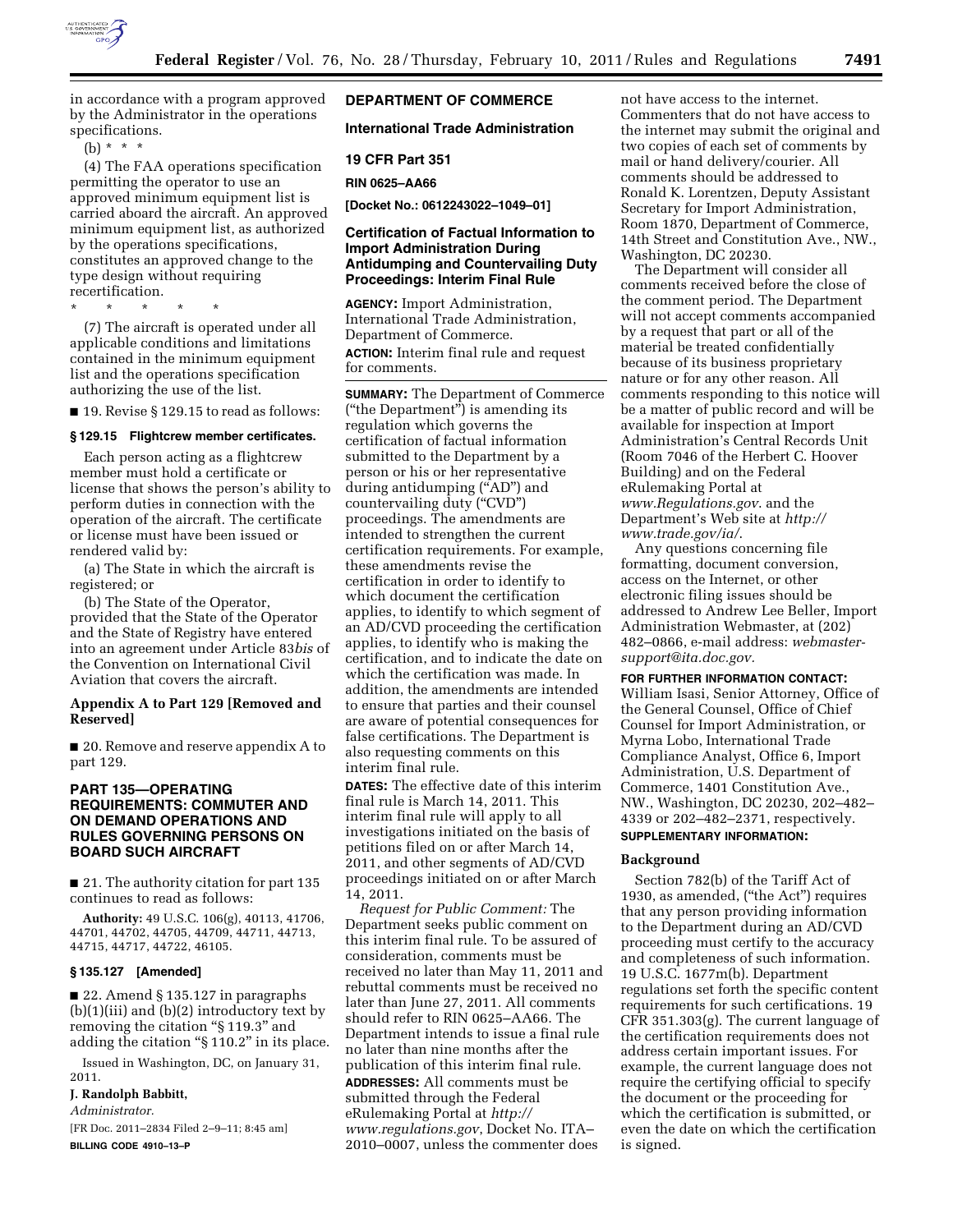Therefore, on January 26, 2004, the Department published a notice of inquiry in the **Federal Register**, and inquired as to whether the current certification requirements are sufficient to protect the integrity of Import Administration's (''IA'') administrative processes and, if not, whether the current certification statements should be amended or strengthened and, if so, how. *See Certification and Submission of False Statements to Import Administration During Antidumping and Countervailing Duty Proceedings-Notice of Inquiry,* 69 FR 3562 (January 26, 2004) (''*Notice of Inquiry*'').

Based on the comments received in response to the *Notice of Inquiry,* the Department published a Notice of Proposed Rulemaking and Request for Comments in the **Federal Register**, proposing to amend the current regulation, which governs the certification of factual information submitted to the Department. *See Certification of Factual Information To Import Administration During Antidumping and Countervailing Duty Proceedings-Notice of Proposed Rulemaking and Request for Comment,*  69 FR 56738 (September 22, 2004) (''*Notice of Proposed Rulemaking*''). The Department proposed specific boilerplate language for the certifications and requested comments on the proposed amendment.

The Department received 16 submissions in response to the *Notice of Proposed Rulemaking* through December 7, 2004. The submissions included a wide variety of positions. Some commenters were opposed to the amendments, others supported the amendments, and many provided general recommendations for amending the certification requirements, as well as comments suggesting specific changes in the text of the certifications. In addressing these comments, the Department notes that at least one commenter has requested a hearing. The Administrative Procedure Act does not require the Department to hold a hearing. 5 U.S.C. 553. Given the numerous detailed submissions received from a variety of parties, the Department finds a hearing unnecessary. After evaluating the comments, the Department decided that additional consultation with the Office of Inspector General and the Department of Justice was necessary in order to ensure that all concerns could be adequately addressed. Furthermore, because it has been several years since we last received comments on the proposed changes to the certification requirements, we have decided, as set forth above, to implement these changes

through an interim final rule, thereby affording parties an additional opportunity to comment on these regulations.

#### **Analysis of Comments**

*General Comments on Proposed Changes To the Certification* 

1. The Department's Authority To Change the Certification

Multiple commenters questioned whether the Department has authority to change the certification. In particular, one commenter argued that section 782(b) of the Act explicitly provides the nature of the certification to be rendered, namely, the certification is to be provided by the "person providing factual information," and the person must certify ''to the best of that person's knowledge.'' This commenter concluded that in changing the certification requirements the Department may be expanding the certification obligation beyond that established by Congress and, thus, acting inconsistently with the law.

*Response:* The amendments to the certification that the Department has adopted in this notice do not expand the legal obligations set out in the Act. Rather, these amendments serve to identify more specifically the document to which a certification applies and to note the penalty that already exists in the law for providing false statements to the Government, including false certifications. In this regard, the Department has updated the language in the certification to more closely track the language found in Section 782(b) of the Act.

#### 2. Equal Application to All Parties

One commenter argued that any new certification requirements should apply equally to petitioners and respondents.

*Response:* All parties submitting factual information to the Department must comply with the certification requirements including respondents and petitioners.

#### 3. Date of Signature on the Certification

The Department proposed to require new certifications to include the specific date on which the submitted information is certified. Most commenters did not oppose this proposal. Other commenters argued that the requirement was unnecessary, but did not oppose it. Some commenters opposed the date requirement for company/government certifications, noting that certifications are sometimes signed a few days before the date of the submission itself, and argued that this could cause confusion with respect to

what date to use on the certification. Further, they argued that this requirement could be burdensome to companies that are making multiple filings simultaneously. These commenters, however, did not oppose the date requirement for the representative certification, but recommended requiring the date to be noted only once in the certification.

*Response:* Because there were no substantive objections to including the signature date on the certification, the Department will require it on the certification. The Department does not agree with the logistical concerns raised (*e.g.,* confusion arising from certifications being signed and dated prior to filing date). Certifications should be dated the day they are signed and, assuming a submission is completed prior to filing date, certifications may be signed and dated prior to filing date. Finally, the Department agrees that certifications only need to be dated once on the date of signature, and we have altered the certifications accordingly.

4. Identification of the Particular Submission to which the Certification Applies

The Department proposed that certifications should identify the specific material to which the person is certifying. Most commenters did not oppose this proposed change. For example, one commenter supported the proposed change because, in their experience, a certifying official sometimes signed ''blank checks'' for multiple future submissions that the official may not read. This commenter argued that identifying the actual submission would prevent this practice. Commenters who opposed this requirement argued that this requirement was redundant because certifications apply to the submissions to which they are attached.

*Response:* Because there were no substantive objections to identifying the submission to which the certification pertains, the Department has decided to adopt this change to the certification. This revision is intended to ensure that the signer is aware of the exact submission to which he or she is certifying and for which he or she is responsible. In addition, this provision will help to prevent the use of a generic "blank check" certification that could simply be copied and attached to a submission irrespective of whether the signer had reviewed the submission. Further, identifying the submission to which a certification applies would assist in linking the certification to its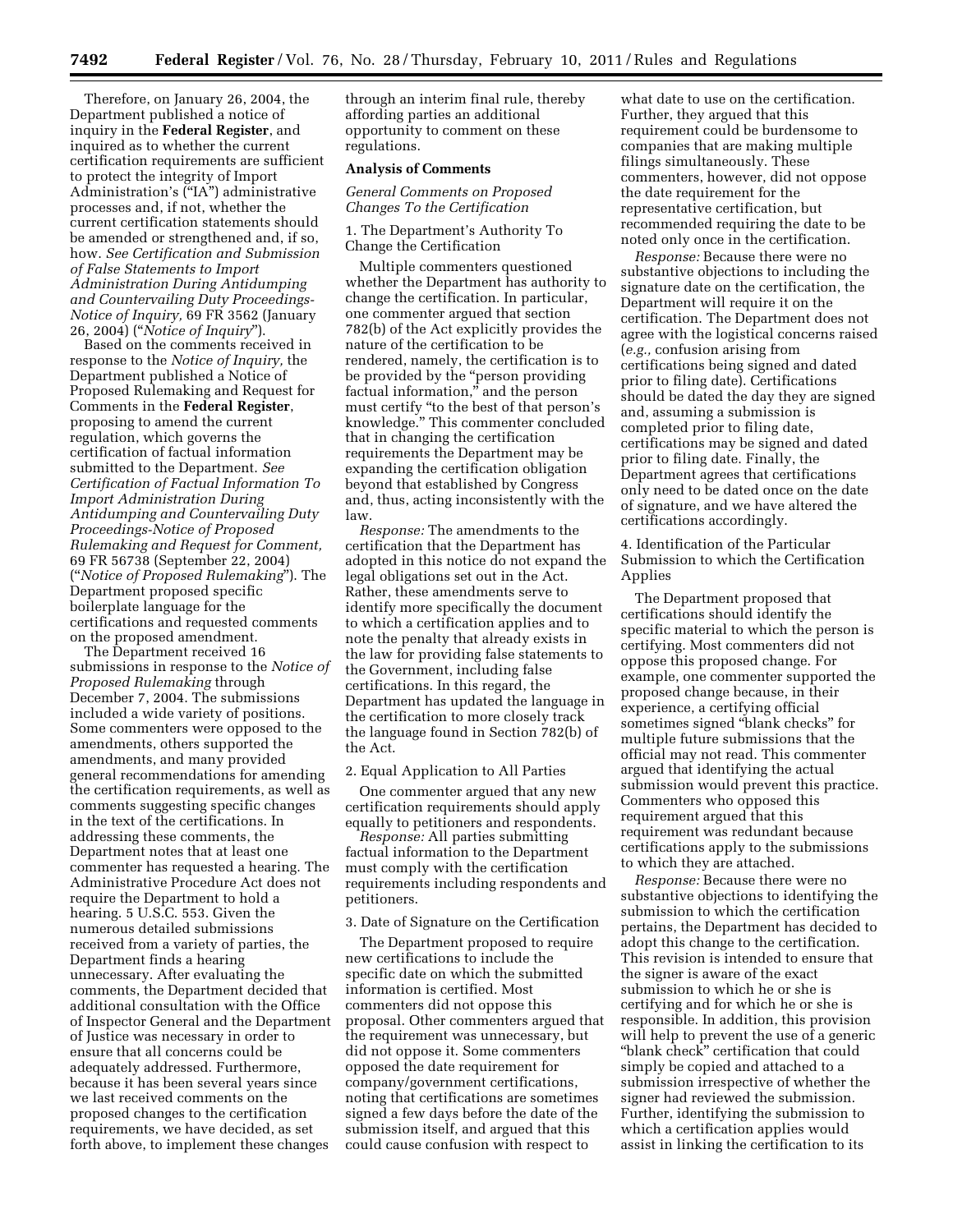submission in the event that the certification became detached.

# 5. Level of Accuracy and Completeness Contemplated by the Certification

One commenter argued that the Department must ensure that the new certification includes definitions that are sufficiently broad to cover all violations that may have a material effect on the outcome under the specific facts and circumstances of the segment<sup>1</sup> of the AD/CVD proceeding in which the certification is submitted. This commenter argued that the definition should not only include the knowing submission of false information, but also the failure to take reasonable care in assuring the completeness and accuracy of information. Multiple commenters argued that the Department should only impose well-defined standards on parties; otherwise the certification requirements would impose unfairly vague legal standards. In addition, and as noted *infra* at *Comment 17,* many parties submitted comments on defining the level of inquiry a representative must undertake to determine whether a submission is accurate and complete before certifying the submission.

*Response:* The Department has not adopted the commenters' proposal. We disagree that additional definitions regarding the level of accuracy and completeness are needed. The correct standard to which parties are held is the standard provided in the Act. *See*  section 782(b) of the Act. Furthermore, we believe the certification language is sufficiently precise to accomplish the purpose intended and, thus, there is no need to include additional definitions. *See* 19 CFR 351.304(g).

# 6. Specification of Enforcement Procedures

In the proposed revisions to the certification regulation, the Department did not specify the enforcement procedures that would be available. Some commenters argued that in order for the certifications to be effective, the Department must establish specific enforcement procedures. For example, one commenter argued that the Department should specify its procedures for conferring with the Inspector General's Office and law enforcement agencies, such as the Department of Justice. This commenter also argued that the Department should

formulate guidelines that permit the Department to maintain records to be used in any investigation of misconduct rather than allowing a company to terminate participation and withdraw its submissions. Further, this commenter argued that the Department should draft regulations for investigation of inaccurate or incomplete factual information that mirror those outlined in the Department's regulations for violations of administrative protective orders.

*Response:* The Department has not adopted the commenters' proposal to establish enforcement procedures. As explained *supra* at *Comment 1,* the amended certifications serve to clarify and strengthen already existing obligations regarding the submission of information to the Department. The inclusion of a warning pursuant to 18 U.S.C. 1001 in the revised certification makes plain the consequences of a false certification. These consequences were implicit under the previous certification requirement. The inclusion of this warning does not indicate that the Department thinks it is necessary to establish comprehensive enforcement procedures for certification violations. Rather, certification violations would continue to be referred to the appropriate offices better equipped to handle such matters, such as the Department's Office of the Inspector General. These offices would employ their normal procedures for handling possible violations of 18 U.S.C. 1001. Additionally, we note that unlike our statutory authority to promulgate Administrative Protective Orders which includes an enforcement authority (*see*  19 U.S.C. 1677f(c)), there is no specific statutory authority for the Import Administration, itself, to investigate and impose sanctions with respect to certification violations, except through those available more broadly to the Inspector General's Office. *See also* 19 CFR part 354.

With regard to concerns that parties may withdraw information from the record of the AD/CVD proceeding, the Department notes, as an initial matter, that it does not permit parties to withdraw public submissions from the record of AD/CVD proceedings. While the Department does permit parties to withdraw business proprietary submissions from the record of AD/CVD proceedings, the Department intends, where necessary, to preserve business proprietary submissions in order to determine whether a false certification has been filed. The Department may preserve these submissions pursuant to its general authority to protect its administrative process. Thus, while a

party may terminate participation in an AD/CVD proceeding and withdraw its business proprietary submissions, such a withdrawal of submissions would only apply to the AD/CVD proceeding, and not the Department's investigation of a false certification. The Department has updated the certification language in order to ensure that parties are aware that the Department may preserve business proprietary submissions to investigate false certifications even if a party withdraws its submissions from an AD/CVD proceeding.

### 7. Specification of Sanctions

The Department proposed including in the certification a reference to criminal sanctions that exist under 18 U.S.C. 1001 for those individuals who knowingly make misstatements to the U.S. Government. One commenter supported this proposal, arguing that reference to 18 U.S.C. 1001 underscored the seriousness of falsely certifying a factual submission. Multiple commenters argued that the Department must establish additional specific sanctions in order for the certifications to be effective. For example, one commenter argued that sanctions should include referring the matter for criminal prosecution, subjecting companies to full scale audits, barring company officials from future certifications, imposing adverse facts available, and barring representatives from practicing before the Department.

Another commenter generally agreed with the proposal but noted that the language referenced 18 U.S.C. 1001, but not the rules of professional conduct. This commenter suggested that it would also be useful to indicate that false statements would be referred to the appropriate bar association. One commenter opposed the proposal, arguing that by characterizing 18 U.S.C. 1001 as applying to knowingly made misstatements, the Department's proposal over-reaches because the statute deals only with "material" matters. Further, subsection (b) of 18 U.S.C. 1001 excludes from the scope of subsection (a) representations made in the context of a judicial proceeding. According to this commenter, this exclusion was created to avoid chilling advocacy in judicial fora and because there were already statutes addressing and punishing those who willfully mislead the judicial branch. The commenter concluded that these exemptions were equally applicable to proceedings before the Department.

This commenter also argued that, under the WTO Agreements, the United States had agreed on the consequences to interested parties who fail to

<sup>1</sup>An AD/CVD proceeding consists of one or more segments. For example, an AD or CVD investigation, an administrative review of the resulting AD/CVD order, and a scope inquiry under the AD/CVD order each would constitute a segment of the proceeding. *See* 19 CFR 351.102 (''Segment of proceeding'').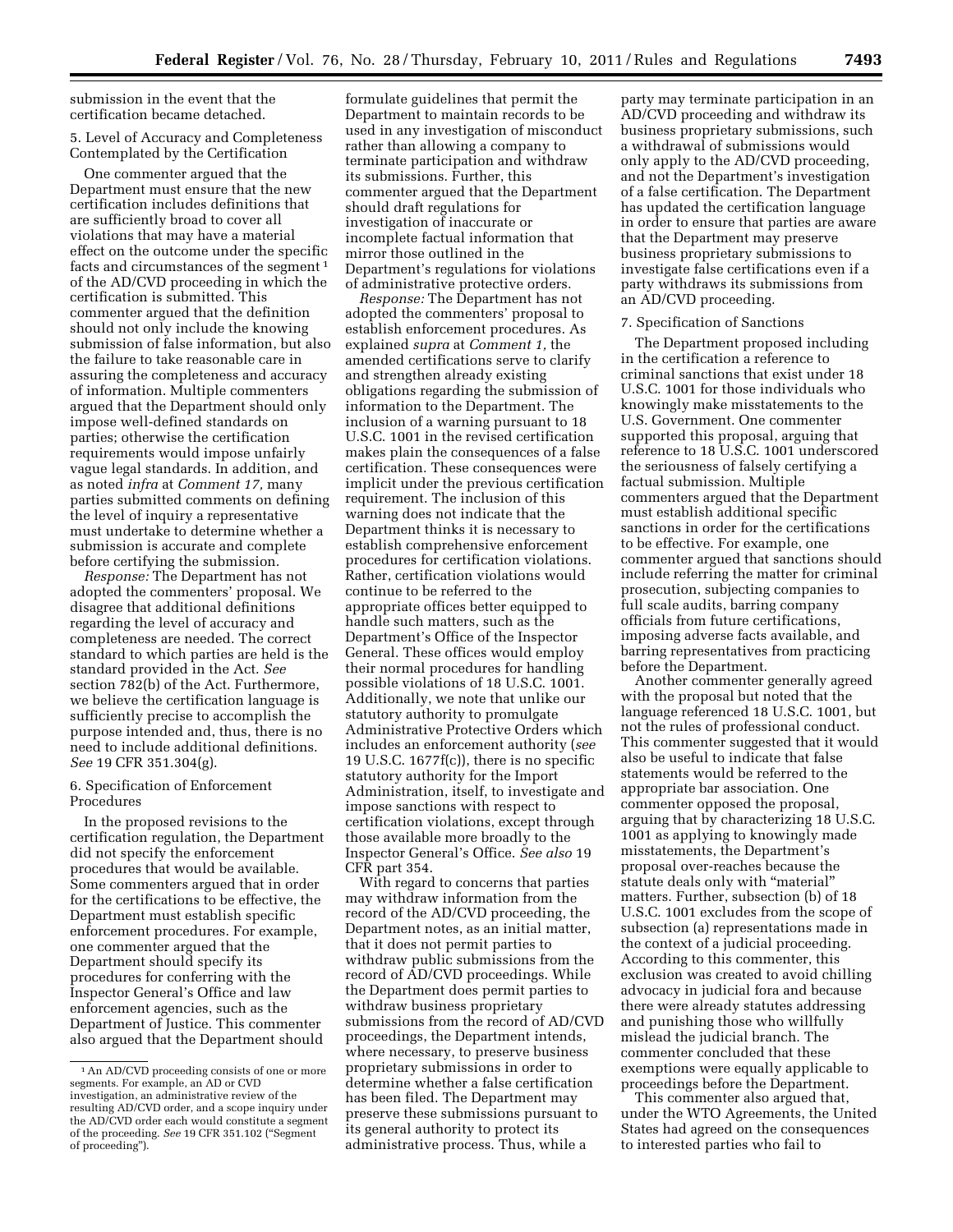cooperate with investigating authorities, *i.e.,* Article 6.8 of the Agreement on Implementation of Article VI of the GATT 1994 (the Antidumping Agreement)—adverse facts available. Thus, this commenter concluded that application of 18 U.S.C. 1001 is a remedy beyond that which the WTO Agreements permit. Another commenter argued that the reminder in the certification did not accurately reflect 18 U.S.C. 1001. This commenter noted that the law provides criminal sanctions for "false, fictitious, or fraudulent statements'' rather than ''misstatements'' as noted in the proposed certification. Another commenter argued that, given the sanctions available in the AD/CVD proceeding and the code of professional conduct governing legal counsel, it was doubtful whether any legitimate purpose could be served by recourse to criminal sanctions. This commenter was concerned that such sanctions could deter parties from submitting information, the accuracy of which cannot be absolutely certified (*e.g.,*  information from sub-contractors).

*Response:* The Department has made changes to its proposed certification based on these comments. First, the Department agrees with those commenters that argued that the text of the certification should follow more precisely the statutory language found in 18 U.S.C. 1001, and we have updated the text of the certification accordingly. Additionally, we have added a reference to 18 U.S.C. 1001 which reminds parties that serious consequences exist for false certifications, thereby strengthening the certification process. The Department disagrees, however, with those commenters that argue the Department should adopt specific sanctions. The Department does not have the authority or resources to create independent sanctions for false certifications. Sanctions for false certifications will be determined by the offices to which the Department refers alleged certification violations under 18 U.S.C. 1001 (*e.g.,*  the Department's Office of the Inspector General). However, if a party is found to have violated 18 U.S.C. 1001, the Department reserves the right to protect its administrative process through appropriate steps.

The Department also disagrees that the judicial exception found in 18 U.S.C. 1001(b) is applicable to AD/CVD proceedings before the Department. The terms of this exception apply only to judicial proceedings, and not Executive Branch agency proceedings.

The Department disagrees with the arguments related to the WTO Agreements, including Article 6.8 of the Antidumping Agreement. Including a

reference in the certifications to the U.S. Government's standard admonition regarding false statements in no way contravenes the United States' obligations under the WTO Agreements. This is a common reference included in many Government agencies' forms. This reference promotes the integrity of the Government's administrative processes. The Department also disagrees that Article 6.8 of the Antidumping Agreement limits the Government's ability to protect the integrity of its administrative process.

With regard to referring matters to state bar associations, it is not the Department's general practice to become involved in proceedings before state bar associations regarding allegations of attorney misconduct. Such efforts could result in excessive expenditures of time and personnel. Notwithstanding the Department's general practice, the Department reserves the right to refer matters to state bar associations when the Department determines that the circumstances warrant such a referral.

With regard to arguments that the Department should impose adverse facts available under Section 776 of the Act for false certifications, the Department notes that filing a false certification could result in the application of adverse facts available for a respondent. 19 U.S.C. 1677e. For example, false certifications could result in unverifiable information and could signify that a respondent had failed to cooperate to the best of its ability within the meaning of Section 776 of the Act. In such instances where the criteria in Section 776 of the Act are met, the Department could apply adverse facts available in its determination.

With regard to arguments pertaining to the submission of third party information (*e.g.,* information from subcontractors), the culpability standards established in 18 U.S.C. 1001 that require, for example, actions made knowingly and willfully, provide relevant protections. Furthermore, the Department notes that this standard has been successfully applied to parties submitting information to the Government in a wide variety of circumstances and the Department expects that this standard is equally workable in an AD/CVD proceeding.

### *Comments on Proposed Changes to the Company/Government Certification*

8. Requirement for Companies To Keep Signed Original Certifications in its ''Official Records''

The Department proposed including an obligation for certifying company officials to maintain the original

certification in their company's official records. Many commenters did not oppose this suggestion. One commenter argued that using the phrase ''official records'' unduly complicates the matter, while another commenter stated that this requirement had no practical utility and does not improve the accuracy or completeness of a factual submission. Additionally, this latter commenter stated the term "official records" was undefined and unclear. Moreover, this commenter argued that it was unclear how long a company must maintain the original in its records. Another commenter argued that companies may prefer legal counsel to maintain the original copy of the certifications, in which case providing the Department with original documents could violate attorney-client privilege.

*Response:* Some commenters argued that requiring original certifications to be filed with submissions is unduly burdensome. *See Comment 14 infra*  (describing this argument in more detail). The Department finds that requiring the originals to be available for inspection strikes a reasonable balance between the need for the Department to be able to verify the original certifications without placing a burden on parties to file original certifications with each submission. This is no different than the requirement that respondent companies and governments retain original source documentation for Department officials to examine during the course of on-site verifications.

However, in order to avoid any confusion regarding both the definition of ''official business records'' and the time period for which parties are responsible for maintaining originals, we have revised the certification to state: "\* \* \* I will retain the original for a five-year period commencing with the filing of this document. The original will be available for inspection by U.S. Department of Commerce officials.'' Thus, parties are required to maintain the original certifications in a manner that allows the Department to review them during any verification pursuant to 782(i) of the Act. 19 U.S.C. 1677m(i). Alternatively, the Department could require parties, on a case-by-case basis, to send the original to the Department after the submission has been filed. In addition, parties need to retain the originals for a five-year period commencing with the filing of the document. This five-year period is consistent with the statute of limitations for prosecution under 18 U.S.C. 1001. *See* 18 U.S.C. 3282.

With regard to the commenter's concern about possible violations of attorney-client privilege, the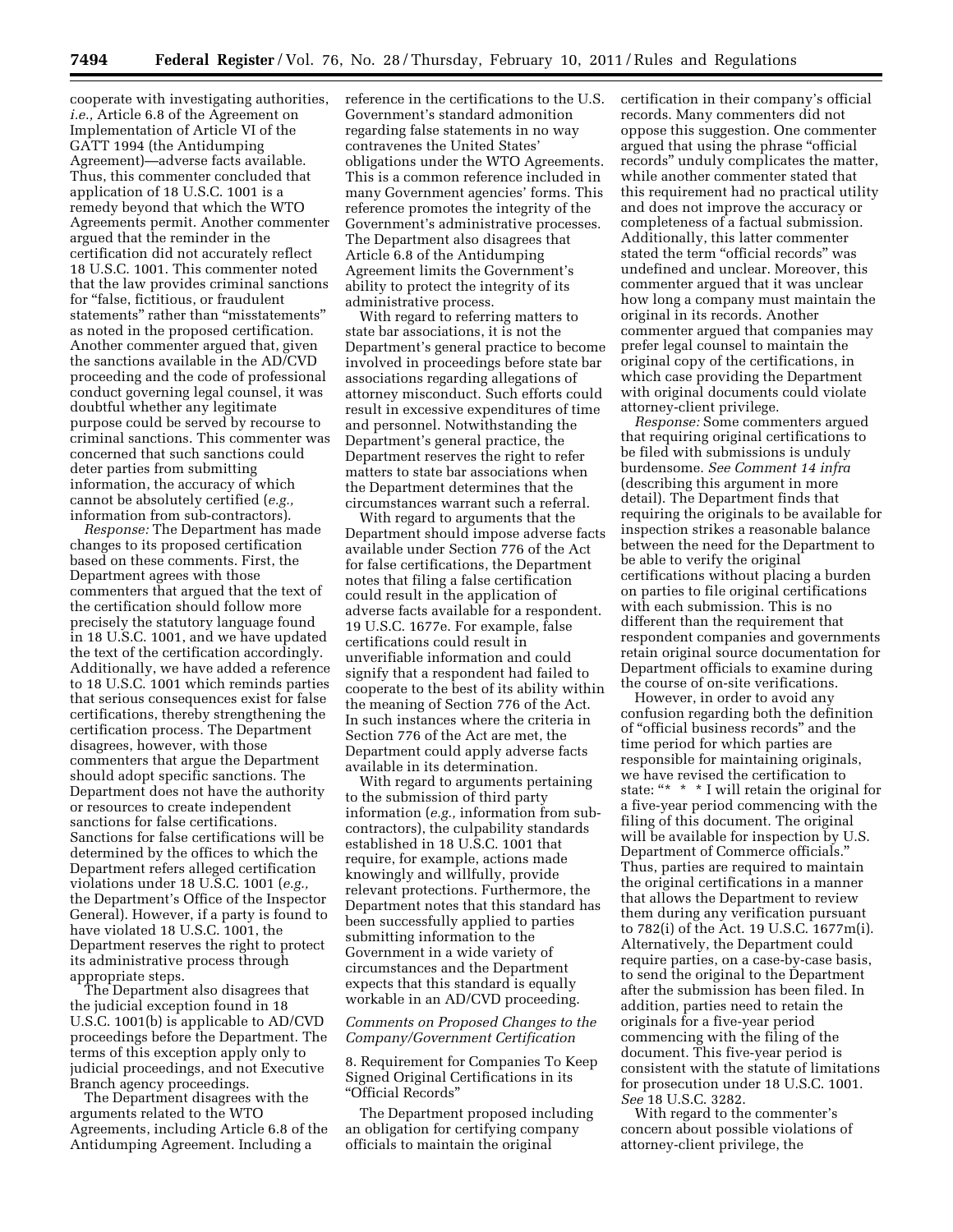Department is specifically requesting that companies and governments, and not legal counsel, maintain the company's or government's original certifications. Thus, maintenance of the certifications should not implicate attorney-client privilege.

9. Requirement To List Person(s) Officially Responsible for Presentation of the Factual Information

The Department proposed that the person(s) officially responsible for the presentation of factual information certify that he or she ''had sole or substantial responsibility for preparation (or the supervision of the preparation) of the submission and have a reasonable basis to formulate an informed judgment as to the accuracy and completeness of the information contained in the submission.'' One commenter argued that this proposal was necessary because the current certification provides no assurance that the certifying official has any real knowledge of the underlying facts to which they are certifying. Many commenters did not object to this proposal. Some commenters argued that the term "substantial responsibility," ''reasonable basis'' and ''informed judgment'' were sufficiently vague to subject parties to uncertain legal standards. In addition, one commenter argued that submissions in AD/CVD cases can involve many thousands of pages of data, obtained from many sources, including related companies. As a result, it is unrealistic to expect one person to ensure total accuracy. Another commenter argued that this proposal raised problems because it assumes a strict supervisory hierarchy in companies (or governments) when often such a hierarchy is not clearly discernable. In such instances, it would be difficult for any person to provide a certification with regard to supervision of others significantly involved in the preparation of a submission.

*Response:* The Department is obligated to calculate AD/CVD margins as accurately as possible. *Rhone Poulenc, lnc.* v. *United States,* 899 F. 2d 1185, 1191 (Fed. Cir. 1990). To accomplish this task, the Department must be presented with accurate and complete information and, thus must hold parties responsible for submitting accurate and complete information. In this regard, it would be ineffective for the Department to have numerous individuals held accountable for certain portions of a submission. *See also Comment 10 infra.* In such circumstances, it could be very difficult for the Department to hold a person(s) responsible for his or her certification

because that person could argue that any inaccuracies or incompleteness were attributable to another person responsible for another portion of the submission. In addition, it is important that the information, as a whole, be evaluated for accuracy and completeness. Permitting piecemeal certifications would allow parties to present information to the Department without ever engaging in this overall evaluation. Rather, in order for a certification to be effective, there must be an individual (or a very limited number of individuals) 2 to hold accountable for the accuracy and completeness of the entire submission based on that person(s)'s knowledge of the entire submission. The person(s) that the submitting party has identified as accountable for the accuracy and completeness of the entire submission should complete the certification.

The Department disagrees with the argument that is premised on a lack of hierarchies in companies or governments. It has not been the Department's experience that companies and governments are unable to identify a responsible person(s) to complete certifications due to a lack of hierarchy in their organizational structures. In order to function, companies and governments must both establish clear chains of authority. The Department expects that companies and governments will consider these chains of authority when identifying the party(s) responsible for the submission of factual information. Accordingly, the Department has not made any changes to the proposed certification based on these comments.

10. Requirement To List on Certifications Other Individuals With Significant Responsibility for Preparation of Part or All of the Submission

The Department proposed including within the certification a list of all individuals with significant responsibility for part or all of the submission. Several comments were received in response to this proposal. Some commenters stated that it raised

issues of confidentiality/business proprietary information to include such a list. Many commenters argued that there would be varying opinions as to what "significant responsibility" means, while others said it would be burdensome to identify all such persons in cases of large companies that sometimes rely on hundreds of staff members for the preparation of questionnaire responses. In this regard, one commenter argued that in CVD investigations, the proposed certification would be quite onerous because of the multiple levels of government and many responding departments and agencies. One commenter noted that this requirement would add a burden without appearing to add anything of substance to the certification process because under the current certification an official must already attest to the accuracy of the submission. Another commenter argued that the list would rapidly become outdated as personnel left the company. One commenter inquired if the requirement would include company officials who prepared financial statements.

*Response:* Based on the concerns raised by these commenters, the Department has decided not to adopt the requirement to list in the certification other individuals with significant responsibility for preparing the submission. The Department agrees that referring to numerous other individuals in the certification may create ambiguity with respect to the primary responsibility of the person(s) officially responsible for the presentation of the factual information to certify the accuracy and completeness of the entire submission. *See Comment 9 supra.* Additionally, this would require us to define what constitutes "significant responsibility" and what constitutes "part \* \* \* of a submission," e.g., one piece of information, two pieces of data, etc. Also, this requirement could easily become overly burdensome. In order for this proposal to have value, each person responsible for a significant portion of a submission would have to sign the certification and identify the particular portion of the submission for which he or she was responsible. When a submission contains a great deal of information, assigning each portion of a submission to persons and collecting the corresponding signatures could prove complicated and time consuming. For these reasons, the Department has deleted this proposed requirement.

<sup>2</sup>While it is optimal to have only one person sign the certification, the Department recognizes that sometimes this could be impossible because of the size or organization of a company or government. For instance, if different subsidiaries from a multinational company were presenting information to the Department in one submission, there may be more than one person officially responsible for presenting the information. The Department expects that this situation would be the exception rather than the rule. Under such circumstances, the Department expects the persons to work together to ensure the accuracy and completeness of the entire submission, rather than only certifying to a portion of the submission.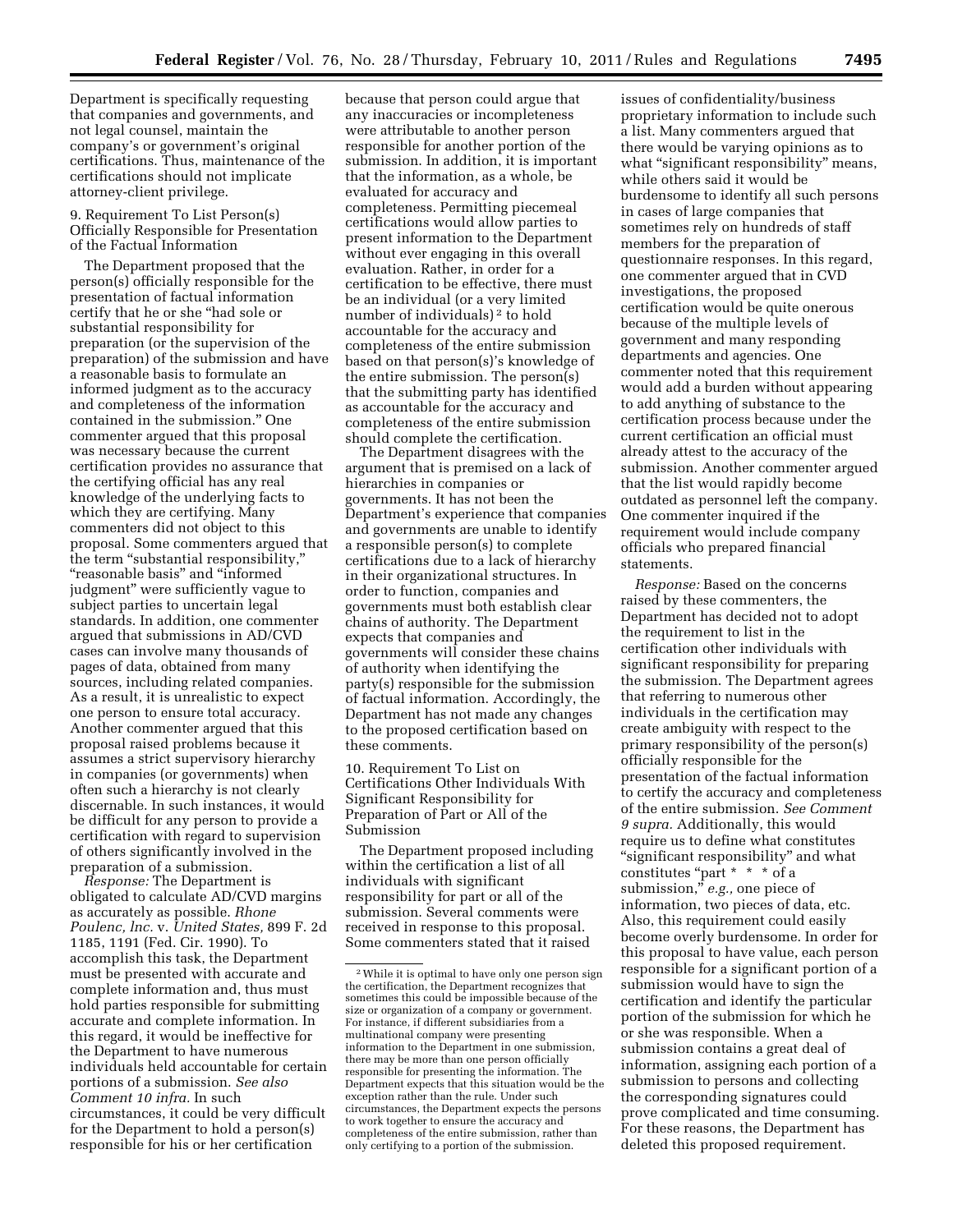# 11. Application of Certification to Affiliated Party Submissions

One commenter argued that the proposed changes do not address whether certification requirements apply to submissions containing information from affiliated parties.

*Response:* The amended regulation does not change the current requirement with regard to submissions containing information from affiliated parties. That is, information presented to the Department, including information a party acquires from an affiliate, must include a factual certification.3 If one person is unable to certify to the accuracy and completeness of a submission, this regulation allows for multiple parties to sign the certification. However, as discussed above, the Department expects such circumstances to be the exception rather than the rule. *See Comment 9 supra.* 

12. Whether the Certification Is Deemed To Be "Continuing in Effect"

The Department proposed requiring the signer to certify that he or she is aware that the certification is deemed to be continuing in effect, such that the signer must notify the Department in writing, if at any point during the segment of the proceeding, he or she possessed knowledge or had reason to know of any material misrepresentation or omission of fact in the submission or in any previously certified information upon which the submission relied. One commenter argued that this proposal strengthened the certification requirements. Another commenter supported the proposal generally because it would help the Department obtain the most complete and accurate record feasible. However, this commenter was concerned that a party might use this continuing obligation to submit corrections beyond the normal deadlines enumerated by the Department. In addition, this commenter stated that, consistent with 19 CFR 351.301(c), the Department should allow other interested parties an opportunity to comment when a party notifies the Department of material misrepresentations or omissions of facts.

Other commenters raised concerns that the proposal was vague in so far as: It was unclear how quickly the certifying official must notify the Department of the misrepresentation or omission of fact; it was unclear how the Department would determine that parties had failed to meet their ongoing

obligation, including whether the Department would conduct such a determination at verification; it was unclear what burden of proof the Department would apply in order to determine whether a party had complied with this continuing obligation; it was unclear whether this continuing obligation continued even when the company was no longer participating in the AD/CVD proceeding or when the employee was no longer working at the company. In addition, one commenter expressed concern that the Department's inquiries on whether the errors constituted ''material misrepresentation or omission of fact'' could be burdensome and incommensurate with the errors or omissions because, in the vast majority of instances, the errors or omissions are inadvertent. Another commenter argued that this obligation could impose an individual duty on employees to report errors or omissions in violation of contractual, ethical or legal obligations.

*Response:* The Department has decided that adding the proposed language does not strengthen the certification requirement because the obligation to report material misrepresentations or omissions of fact already exists. First, this requirement is implicit in the certification requirement found in Section 782(b) of the Act. Additionally, this requirement is implicit in the verification requirements found in Section 782(i) of the Act. 19 U.S.C. 1677m(i); *see also* 19 CFR 351.307(b). Generally speaking, in order for the Department to use information in an AD/CVD proceeding, it needs to be verifiable, and information that contains a material misrepresentation or omission would not be verifiable. Therefore, the proposed language is not adopted in this interim final rule.

# 13. Applicability to Governments

One commenter requested clarification of whether this proposed regulation applies to foreign governments. This commenter argued that there is an inconsistency between the text of the regulation, which refers to a requirement that certifications need to be filed by the ''person(s) officially responsible for presentation of factual information,'' and the text of the certification itself, which covers a ''company certification'' to be filed by someone ''employed by (COMPANY NAME)," and does not cover submissions by foreign governments. Another commenter argued that changes to the current certification requirements with regard to governments were unnecessary because government

officials are presumed to provide accurate information.

*Response:* The Act does not provide an exception from the certification requirement for information presented by governments. Thus, for example, in CVD proceedings where a government is an interested party and presents information to the Department, the certification requirement applies. The text of the company/government certification has been amended to include the term "GOVERNMENT" which clarifies that it is applicable to both companies and governments. That is, the title of the company/government certification now reads ''COMPANY/ GOVERNMENT CERTIFICATION''; the first sentence of this certification now includes ''employed by COMPANY NAME or GOVERNMENT''; and the first sentence of the counsel/representative certification now includes ''counsel or representative to COMPANY OR GOVERNMENT OR PARTY.''

#### *Comments on Proposed Changes to the Representative Certification*

14. Requirement for Representatives To Submit Signed Original Certifications to the Department

The Department proposed that legal or other representatives must file original certifications with the Department and must maintain a copy of the certification in their records during the pendency of the AD/CVD proceeding. One commenter argued that there are circumstances in which submitting an original certification would be impractical. For example, when the filing attorney is not in Washington on the filing date, that attorney may need to fax or send a PDF copy of the submission to Washington for filing.

*Response:* Based on these comments as well as those described *supra* at *Comment 8,* the Department has decided that requiring an original to be filed may be overly burdensome. Common technology (*e.g.,* fax machines and email) allows the certifying representative to review documents, even on filing day, without being physically located in Washington. Under such circumstances, it may be impossible to file an original certification with the Department. Consistent with the requirements for company/government certifications, the Department is requiring representatives to maintain original certifications for a five-year period commencing with the filing of the document to which the certification applies.

<sup>3</sup>*See Comment 16 infra* (discussing the narrow exception to the certification requirement when certain information is moved from one segment of a proceeding to another).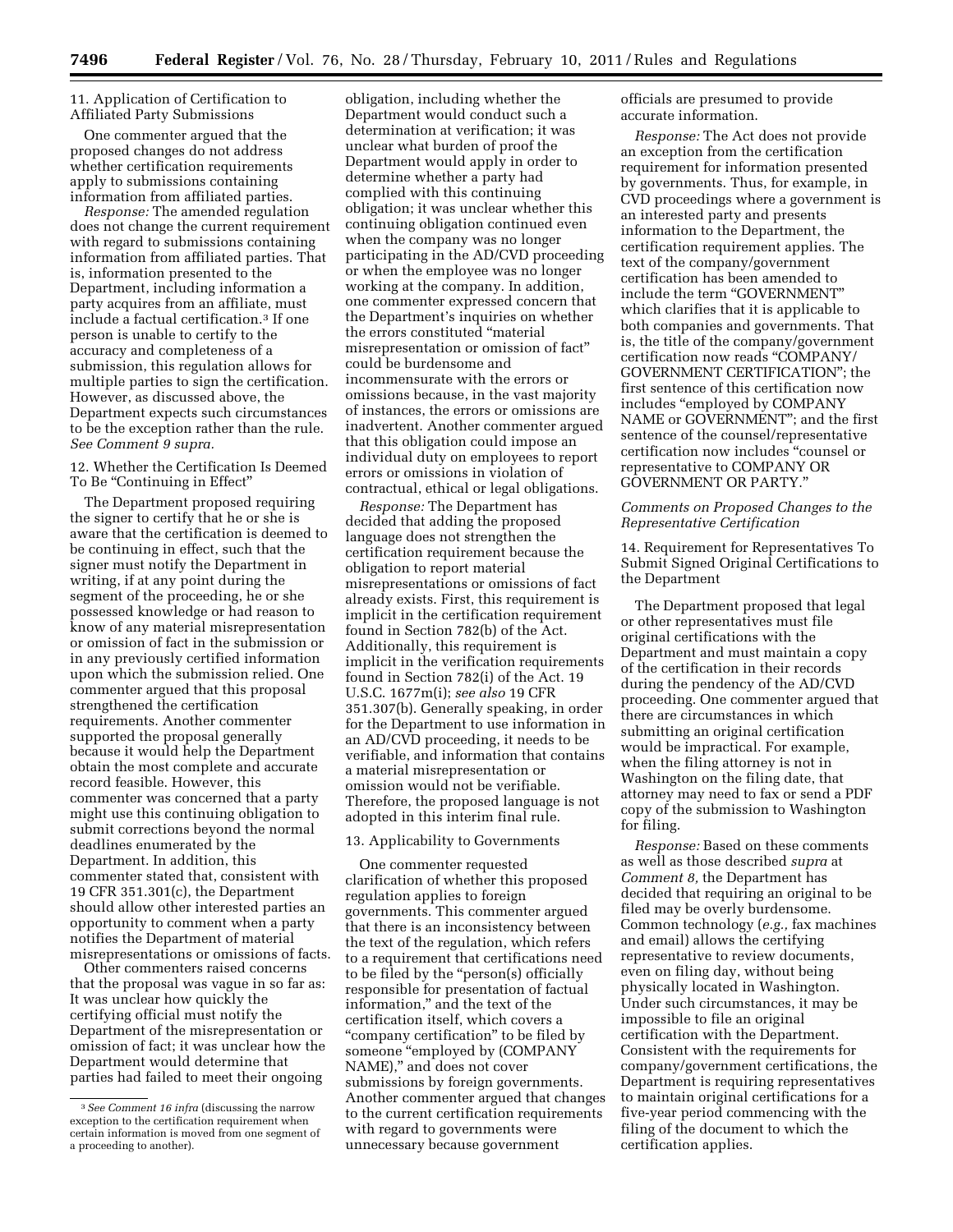15. Requirement To List on the Certification Legal Counsel or Representative that Supervised the Advising, Preparing, or Review of the Submission or Other Individuals With Significant Responsibility for Advising, Preparing, or Reviewing the Submission

The Department proposed that the representative certification include a provision for when the representative ''supervised the advising, preparing or reviewing part or all of the submission.'' There were no specific comments received on this portion of our proposed amendment.

Additionally, the Department proposed including in the representative certification a list of other individuals with significant responsibility for advising, preparing or reviewing part or all of the submission. Many commenters opposed this proposal. One commenter noted that this requirement would interfere with the attorney-work product privilege and argued that the Department and other parties are not entitled to know how a law firm assigns its attorneys and staff to a case, nor which attorneys are providing advice to a client on specific aspects of the submission. This commenter concluded that this proposal would not add to the accuracy and completeness of factual submissions because under the applicable laws and rules of professional responsibility, the supervising attorney is legally responsible for the work of subordinate attorneys and legal staff. Similar to the comments pertaining to the proposal to include a list of other individuals with significant responsibility in company/ government certifications, multiple commenters argued that without a definition of "significant responsibility," the proposal was too vague. *See Comment 10 supra.* Another commenter argued that this requirement went far beyond the reasonable goals of traceability and accountability because it would impose a significant burden on top of the already tight deadlines. Moreover, it did not provide additional insurance of accuracy and truthfulness.

*Response:* The Department has decided not to require representatives to list multiple parties on the certification. As discussed above, in order for a representative certification to be effective, there must be an individual (or very limited number of individuals) 4 responsible for the accuracy and completeness of the entire submission based on that person(s)'s knowledge of the entire submission. *See Comment 9*  and *Comment 10 supra.* 

16. Whether Representative Certification Is ''Continuing in Effect''

The Department proposed requiring the representative to certify that he or she is aware that the certification is deemed to be continuing in effect, such that the signer must notify the Department in writing, if at any point during the segment of the proceeding, he or she possessed knowledge or had reason to know of any material misrepresentation or omission of fact in the submission or in any previously certified information upon which the submission relied. The majority of commenters opposed this proposal. Some commenters were concerned that this continuing obligation could conflict with the attorney's rules of professional conduct, which may include a responsibility to maintain attorneyclient confidences (*e.g.,* DC Rules of Professional Conduct 1.6). These commenters noted that the correct response under this rule, if a client is unwilling to rectify a falsehood, is for counsel to withdraw representation, not for the counsel to disclose the falsehood to the Department. This same commenter noted that in many jurisdictions there are rules of professional conduct that prohibit attorneys from knowingly making false statements or assisting their clients in fraudulent conduct (*e.g.,* DC Rules of Prof'l Conduct 3.3, 4.1, and 8.4). Another commenter noted that often information is moved from one segment of proceeding to another. As such, this commenter concluded that, if the certification was going to include a continuing obligation, it should not be limited in duration to one segment of a proceeding. Other commenters noted that increases in the certification requirements for counsel would increase the cost of parties participating in trade remedy proceedings and severely limit the ability of lawyers to represent parties in such proceedings. This commenter also argued that the Department didn't have statutory authority to regulate the professional conduct of attorneys or other representatives.

*Response:* The Department has decided not to add the proposed language to the representative

certification. As discussed above, adding this language does not strengthen the certification requirement because the obligation to report material misrepresentations or omissions of fact already exists. *See Comment 12 supra.*  The Department notes that this obligation is to be read in conjunction with a representative's professional responsibilities. *See, e.g.,* D.C. Code of Prof'l Conduct, R. 4.1 (prohibiting an attorney from making false statements to a third person in the course of representing a client); D.C. Code of Prof'l Conduct, R. 3.3 (prohibiting an attorney from offering evidence that the attorney knows is false). The requirement to disclose material misrepresentations or omissions should be interpreted in a manner consistent with a representative's professional responsibilities.

With regard to information moved from the record of one segment of a proceeding to another, the continuing obligation exists in so far as a representative is moving his or her own client's information or otherwise knows that the information contains material misrepresentations or omissions. For example, if counsel for a foreign producer is moving his or her client's questionnaire response from a prior segment to the record of an ongoing segment, counsel must include a certification with this questionnaire response. If, however, counsel is placing another party's information on the record, no certification is required. Notwithstanding this exception, if counsel otherwise has a basis to know that the information he or she is moving to the ongoing segment contains material misrepresentations or omissions, the continuing obligation to disclose exists. That is, counsel must never knowingly move information containing material misrepresentations or omissions onto the record of another segment of the proceeding without disclosing these misrepresentations or omissions to the Department. Moreover, if information from a prior review is submitted because it applies to the current segment's entries, it must have a new company/government certification stating it is accurate as to the current segment.

17. Requirement To Make "An Inquiry Reasonable under the Circumstances''

The Department proposed requiring representatives to make an inquiry reasonable under the circumstances before certifying that the submission is accurate and complete. A few commenters generally supported this proposal. For example, one commenter argued that the current certification

<sup>4</sup>While it is optimal to have only one representative sign the certification, the Department recognizes that sometimes this could be impossible because there may be more than one representative officially responsible for a submission. For instance, multiple law firms could submit a document together. The Department expects that this situation would be the exception rather than the rule. Under

such circumstances, the Department expects the representatives to work together to ensure the accuracy and completeness of the entire submission, rather than only certifying to a portion of the submission.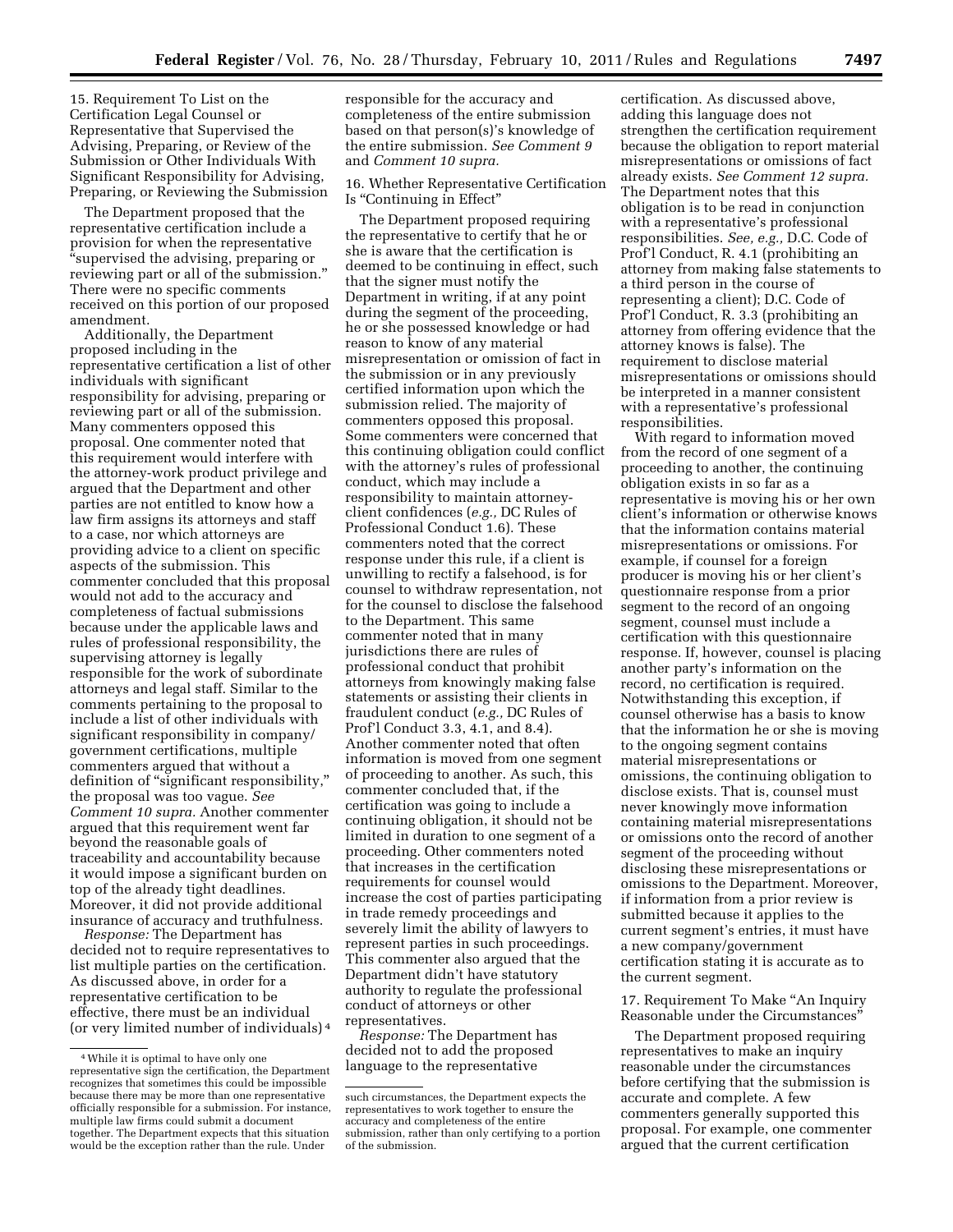requirement permitted certification even to the Department's request for when the person certifying knew little about the submission.

Many commenters opposed this proposal. One commenter argued that the proposal was improper because the scope of the reasonable inquiry requirement was vague, particularly in light of the fact that the Department also requires a detailed company/ government certification. In this regard, some commenters noted that the Department's discussion in the *Notice of Proposed Rulemaking* conflicts with the proposed text of the certification in so far as the former references ''due diligence'' while the latter references ''a reasonable inquiry under the circumstances.'' Further, a commenter argued that it was unclear whether the Department contemplates attorneys "auditing" their clients' submissions, comparing submissions made to different agencies, or merely asking questions concerning the sources relied upon to respond to questionnaires. This commenter also noted that there is no precedent or common understanding regarding what constitutes ''due diligence'' in the context of trade cases. This commenter argued that instead of the obligation imposed by this proposal, the Department should impose an obligation that the attorney ''did not consciously disregard other facts and information indicating that a particular submission included false statements or omitted material information.'' With this language, the Department could clarify that it only intends attorneys to review the information provided rather than searching out potentially conflicting information from other sources. Another commenter noted that the representative certification contemplates a representative that is fully engaged in all aspects of the proceeding, including the submission of factual information. However, representatives may be hired to simply copy and file documents with the Department or to consult on discrete issues. This commenter concluded that under these circumstances it is improper for the Department to require representatives to file certifications.

Another commenter argued that imposing an affirmative duty on attorneys to inquire into the facts provided by clients in conjunction with the obligation to notify the Department of misstatements—particularly in light of the threat of criminal sanctions could compromise the attorney's professional judgment by placing his or her interests over that of the client. Another commenter noted it was unrealistic for legal representatives to perform such a detailed inquiry given the tight deadlines for filing responses

information, the client's location in a foreign country, and the fact that the source data is often in a foreign language. Another commenter argued that requiring attorneys to conduct such an inquiry would increase costs which, in turn, would decrease legal representation, ultimately resulting in more decisions relying on adverse facts available.

One commenter noted the proposed rule threatens criminal sanctions, but Federal Rule of Civil Procedure 11 (''Rule 11'') does not. Furthermore, this commenter noted that, under Rule 11, the attorney may withdraw the offending pleading or motion without further consequences; but no such safeguard is included in the proposal. Additionally, multiple commenters noted in promulgating this rule and the corresponding rule of the Court of International Trade, guidance was explicitly provided regarding the inquiry that was expected. These commenters argued that the Department must provide similar guidance.

Another commenter noted that the Act does not impose the obligation contemplated by this proposal and, as such, the Department has no authority to impose an affirmative obligation on counsel to review the information the client wishes to submit. This commenter stated that, nevertheless, if the Department retains the ''reasonable inquiry'' requirement, it should mirror this requirement after the IRS regulation, 31 CFR 10.34(c) which permits a practitioner to rely generally in good faith on the information furnished by a client without verifying that information. For similar reasons, another commenter advocated this same standard. Lastly, one commenter stated this requirement would give the Department too much discretion.

*Response:* The Department has decided not to include this requirement in the representative certification. The proposed language mirrors the language in Rule 11 of the U.S. Court of International Trade. This is not the correct standard to place on representatives in AD/CVD proceedings before the Department. Rather, the correct standard is that which exists in the Act. Specifically, counsel must certify that ''the information contained in this submission is accurate and complete to the best of my knowledge.'' Section 782(b) of the Act. In the event of any alleged violation of the counsel certification requirement, the Department expects that the offices investigating the alleged violations (*e.g.,*  the Department's Office of the Inspector General or the Department of Justice)

will address the meaning of the terms rather than IA.

The Department disagrees with the argument that a representative need not file a certification when that representative simply copies and files documents. In order to appear as a representative of an interested party in and AD/CVD proceeding, that representative must take on the duties incumbent on a representative. One of those duties includes a duty to certify all information that the representative presents to the Department on behalf of his or her client. If a party is hired to simply copy and file documents for an interested party then that party should not appear as a representative in an AD/ CVD proceeding.

#### **Issuance of Interim Final Rule**

After analyzing and carefully considering all of the comments that the Department received in response to the *Notice of Proposed Rulemaking* and after further review of the provisions of the proposed rule, the Department is hereby publishing an interim final regulation pertaining to the certifications that must accompany factual submissions in AD/CVD proceedings. This regulation strengthens the certification requirement by requiring parties to identify the submission to which the certification applies; to identify to which segment of an AD/CVD proceeding the certification applies; to identify who is making the certification; to indicate the date on which the certification was made; and to make clear that parties and their representatives are subject to serious consequences for false certifications.5

#### *Regulatory Flexibility Act*

In accordance with the Regulatory Flexibility Act, 5 U.S.C. 601 *et seq.,* the Chief Counsel for Regulation at the Department of Commerce has certified to the Chief Counsel for Advocacy, Small Business Administration, that the proposed rule, if promulgated as final, will not have a significant economic impact on a substantial number of small entities. The factual basis for this certification was published with the proposed rule in 2004. However, due to the length of time since the publication of the proposed rule, the Department now updates the factual basis. The amendment would have little or no

<sup>5</sup>The Department is developing a procedure for electronic filing in AD/CVD proceedings. The Department will consider what changes, if any, this interim final rule will require to meet electronic filing procedures. *See, e.g.,* Antidumping and Countervailing Duty Proceedings: Electronic Filing Procedures; Administrative Protective Order Procedures, 75 FR 44163 (July 28, 2010).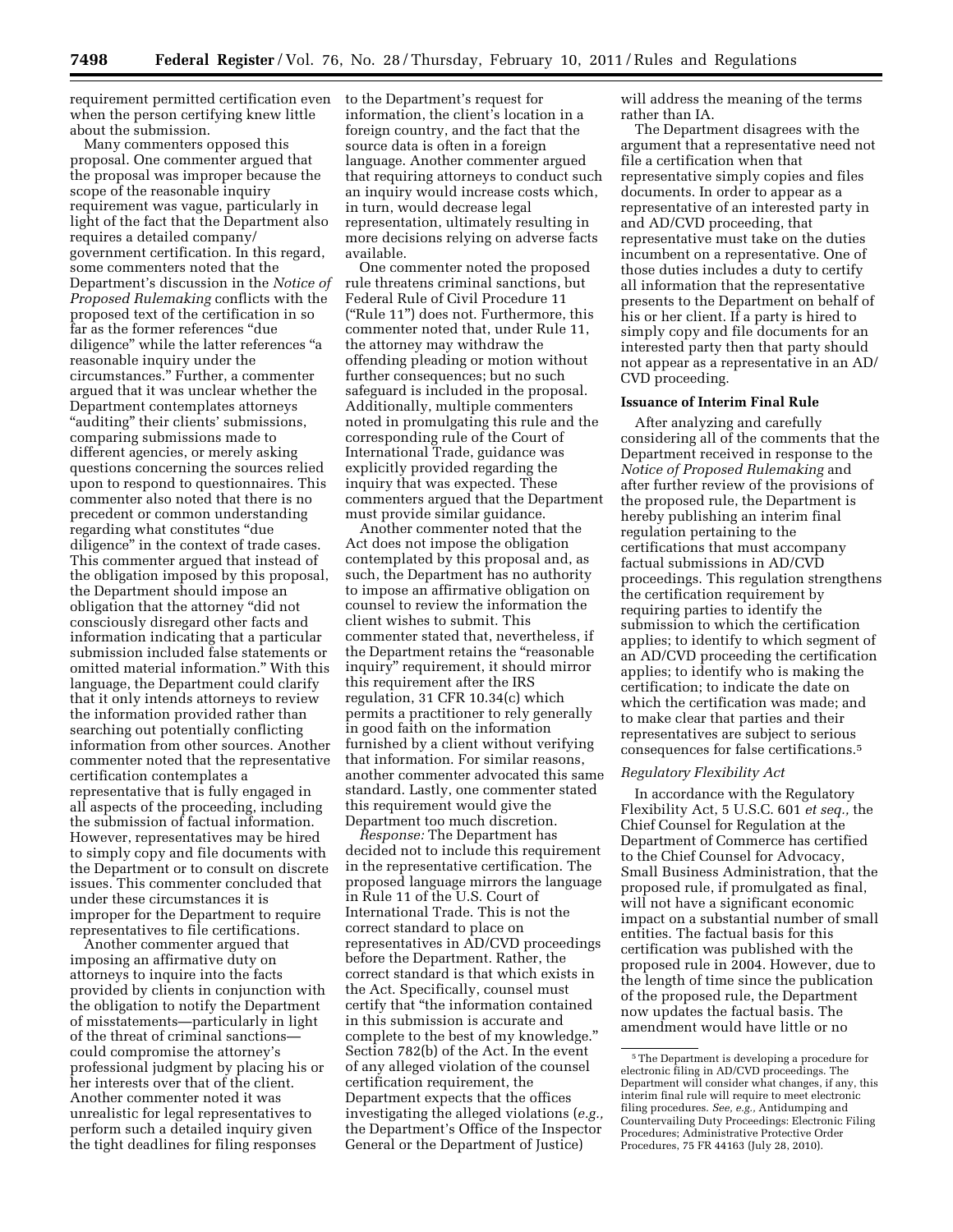economic impact on the companies/ governments or their legal or other representatives since it only alters existing requirements. The amendment would have few, if any, new paperwork burdens since it only requires a small amount of additional supplemental information. IA possesses limited information regarding the number of entities that might be affected by this proposed rulemaking. In the 12 months ending September 2010, IA conducted 246 antidumping and countervailing duty investigations and reviews (excluding sunset reviews and suspension agreements), including initiation of 17 antidumping and countervailing duty investigations. However, IA is unable to estimate the number of entities that participated in each of these investigations and reviews, and is therefore unable to estimate the number of entities, including those that would be considered to be small businesses, affected by the proposed rulemaking. In addition, no comments were received regarding the economic impact of this rule. As a result, the conclusion in the original certification remains unchanged and a final regulatory flexibility analysis is not required and has not been prepared.

#### *Paperwork Reduction Act*

It has been determined that this proposed rulemaking is not subject to the Paperwork Reduction Act. In this regard, the Department notes that earlier versions of this rulemaking stated that the Paperwork Reduction Act was applicable. However, since that time, the Office of the Assistant General Counsel for Legislation and Regulation has determined that this rulemaking is not subject to the Paperwork Reduction Act because certifications accompany information submitted during the course of AD/CVD proceedings. *See* 5 CFR 1320.4(a)(2) (explaining that the Paperwork Reduction Act does not apply to administrative action against specific individuals or entities).

#### *Executive Order 12866*

It has been determined that the proposed rulemaking is not significant for purposes of Executive Order 12866.

# *Executive Order 13132*

It has been determined that the proposed rulemaking does not contain federalism implications warranting the preparation of a federalism assessment.

# **List of Subjects in 19 CFR Part 351**

Administrative practice and procedure, Antidumping duties, Business and industry, Confidential business information, Countervailing duties, Investigations, Reporting and recordkeeping requirements.

Dated: January 31, 2011.

# **Ronald K. Lorentzen,**

*Deputy Assistant Secretary for Import Administration.* 

For the reasons stated above, 19 CFR part 351 is amended as follows:

# **PART 351—ANTIDUMPING AND COUNTERVAILING DUTIES**

■ 1. The authority citation for 19 CFR part 351 continues to read as follows:

**Authority:** 5 U.S.C. 301; 19 U.S.C. 1202 note; 19 U.S.C. 1303 note; 19 U.S.C. 1671 *et seq.;* and 19 U.S.C. 3538.

■ 2. Section  $351.303(g)$  is revised as follows:

### **§ 351.303 Filing, format, translation, service, and certification of documents.**  \* \* \* \* \*

(g) *Certifications.* A person must file with each submission containing factual information the certification in paragraph (g)(1) of this section and, in addition, if the person has legal counsel or another representative, the certification in paragraph (g)(2) of this section.

(1) For the person(s)\* officially responsible for presentation of the factual information:

# *COMPANY/GOVERNMENT CERTIFICATION*

I, *(PRINTED NAME AND TITLE)*, currently employed by *(COMPANY NAME or GOVERNMENT),* certify that I prepared or otherwise supervised the preparation of the attached submission of *(IDENTIFY THE SPECIFIC SUBMISSION BY TITLE AND DATE)*  pursuant to the *(INSERT ONE OF THE FOLLOWING: THE (ANTIDUMPING OR COUNTERVAILING DUTY) INVESTIGATION OF (PRODUCT) FROM (COUNTRY) (CASE NUMBER) or THE (DATES OF POR) (ADMINISTRATIVE OR NEW SHIPPER) REVIEW UNDER THE (ANTIDUMPING OR COUNTERVAILING) DUTY ORDER ON (PRODUCT) FROM (COUNTRY)) (CASE NUMBER) or THE SUNSET REVIEW OR CHANGED CIRCUMSTANCE REVIEW OR SCOPE RULING OR CIRCUMVENTION INQUIRY OF AD/CVD ORDER ON (PRODUCT) FROM (COUNTRY) (CASE NUMBER).* I certify that the information contained in this submission is accurate and complete to the best of my knowledge. I am aware that the information contained in this submission may be subject to verification or corroboration (as

appropriate) by the U.S. Department of Commerce. I am also aware that U.S. law (including, but not limited to, 18 U.S.C. 1001) imposes criminal sanctions on individuals who knowingly and willfully make material false statements to the U.S. Government. In addition, I am aware that, even if this submission may be withdrawn from the record of the AD/CVD proceeding, the Department may preserve this submission, including a business proprietary submission, for purposes of determining the accuracy of this certification. I certify that I am filing a copy of this signed certification with this submission to the U.S. Department of Commerce and that I will retain the original for a five-year period commencing with the filing of this document. The original will be available for inspection by U.S. Department of Commerce officials.

Signature:<br>Date:

\* For multiple person certifications, all persons should be listed in the first sentence of the certification and all persons should sign and date the certification. In addition, singular pronouns and possessive adjectives should be changed accordingly, e.g., "I" should be changed to "we" and "my knowledge'' should be changed to ''our knowledge.''

(2) For the legal counsel or other representative:\*\*

REPRESENTATIVE CERTIFICATION I, *(PRINTED NAME) ,* with *(LAW* 

*FIRM or OTHER FIRM)* , counsel or representative to *(COMPANY OR GOVERNMENT OR PARTY)*, certify that I have read the attached submission of *(IDENTIFY THE SPECIFIC SUBMISSION BY TITLE AND DATE)*  pursuant to the *(INSERT ONE OF THE FOLLOWING: THE (ANTIDUMPING OR COUNTERVAILING DUTY) INVESTIGATION OF (PRODUCT) FROM (COUNTRY) (CASE NUMBER) or THE (DATES OF POR) (ADMINISTRATIVE OR NEW SHIPPER) REVIEW UNDER THE (ANTIDUMPING OR COUNTERVAILING) DUTY ORDER ON (PRODUCT) FROM (COUNTRY) (CASE NUMBER) or THE SUNSET REVIEW OR CHANGED CIRCUMSTANCE REVIEW OR SCOPE RULING OR CIRCUMVENTION INQUIRY OF AD/CVD ORDER ON (PRODUCT) FROM (COUNTRY) (CASE NUMBER).* In my capacity as an adviser, counsel, preparer or reviewer of this submission, I certify that the information contained in this submission is accurate and complete to the best of my knowledge. I am aware that U.S. law (including, but not limited